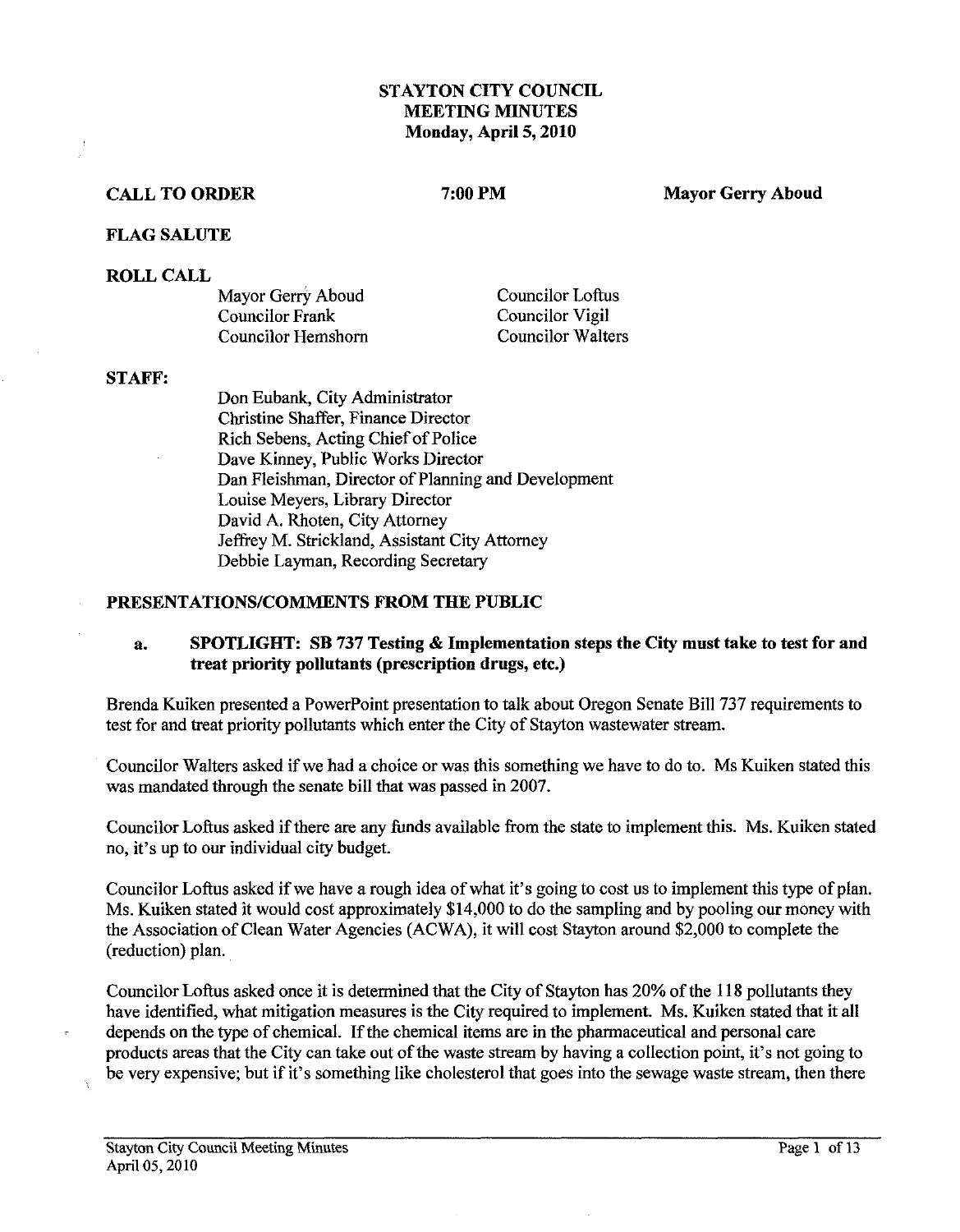may be some sort of treatment process that the City has to install in order to get that out of the waste stream.

Councilor Lohs asked if the treatment process is that like an injection process or is it adding a new layer of filtering? Ms. Kuiken indicated she had not yet seen any final recommendations for treatment processes. However, some of the things that have been kicked around at meetings are things like reverse osmosis which is going to be extremely expensive.

Councilor Frank complimented Ms. Kuiken on her report. Mr. Frank stated in the City of Corvallis pamphlet it was mentioned that more detailed information about priority pollutant list and pollutant reduction is available on the DEQ website at www.deq.state.or.us. If anyone wanted to look that up on their own, they can do that. Ms. Kuiken confirmed that, yes; if you visit the DEQ website and search for Senate Bill 737 you can find all those things. Councilor Frank indicated the pamphlet also stated that in addition to capturing and treating these materials, the city may have to build additional treatment facilities before discharging waste into the river. Councilor Frank pointed out that our river is quite pristine, so this is quite a process; that it will take some great minds, some great actions. Councilor Frank asked Ms. Kuiken how she felt, was it overwhelming; what was her take on this? Ms. Kuiken replied that it really depends on how many of the chemicals are found in the City of Stayton waste stream. She indicated she wasn't really sure what we will be doing for the legacy chemicals, for instance DDT  $\&$  the PCB's. These chemicals are not manufactured in Stayton, Ms. Kuiken does not know if they are going to be in the City's effluent at the wastewater treatment plant, and if found, how we would remove them is still a question.

Councilor Walters asked where in the process we test this. Ms. Kuiken indicated test samples will be taken from the effluent at the wastewater treatment facility. Councilor Walters asked how we will know what was in the river water prior to it coming to us, is there a base line? He indicated he would hate to see us trying to take out stuff that was in the river naturally. Ms. Kuiken stated that for another \$7,000.00 we could test the city's raw water source, as well as the wastewater treatment facility influent, and then know what is coming in and know what is being processed out. However, the chemicals will still be coming into the plant, so the City will still have to remove them at some point.

Councilor Loftus stated that the **drug** take back program seemed like it was pretty successful and asked if it was only done once a year? Ms. Kuiken stated that this was the first that was put on, she then referred this question to Acting Chief Sebens since the police department was the one that put this on. Councilor Loftus stated that his thought was that if we were doing a drug take back event there might be chemicals, household chemicals like muriatic acid that somebody has because they used to have a pool, where they could turn that in on an event. Ms. Kuiken stated that Marion County Public Works Environmental Services does have household chemical waste collection events periodically throughout the year that are held in Stayton.

Council Walters asked Acting Chief Sebens if we could work out where there is a box at the police station with two locks on it, which anybody could bring in anything. Acting Chief Sebens stated that he and Public Works Director Kinney have been talking about that possibility and what it would take to get a box set up where people could come and turn their medications in. The medications would then be taken to the burn center and disposed of on a regular basis. Acting Chief Sebens stated that as far as the collection sites go, the agency that was pulling everybody together is planning on putting another one on in the fall since this one worked so well. Following that we will look at whether we want to do them quarterly or twice a year.

Councilor Walters stated that what he was thinking was that if Great Aunt Lucy dies, you've got her drugs and you don't want to hold on to them. You could throw them away or take them down to the police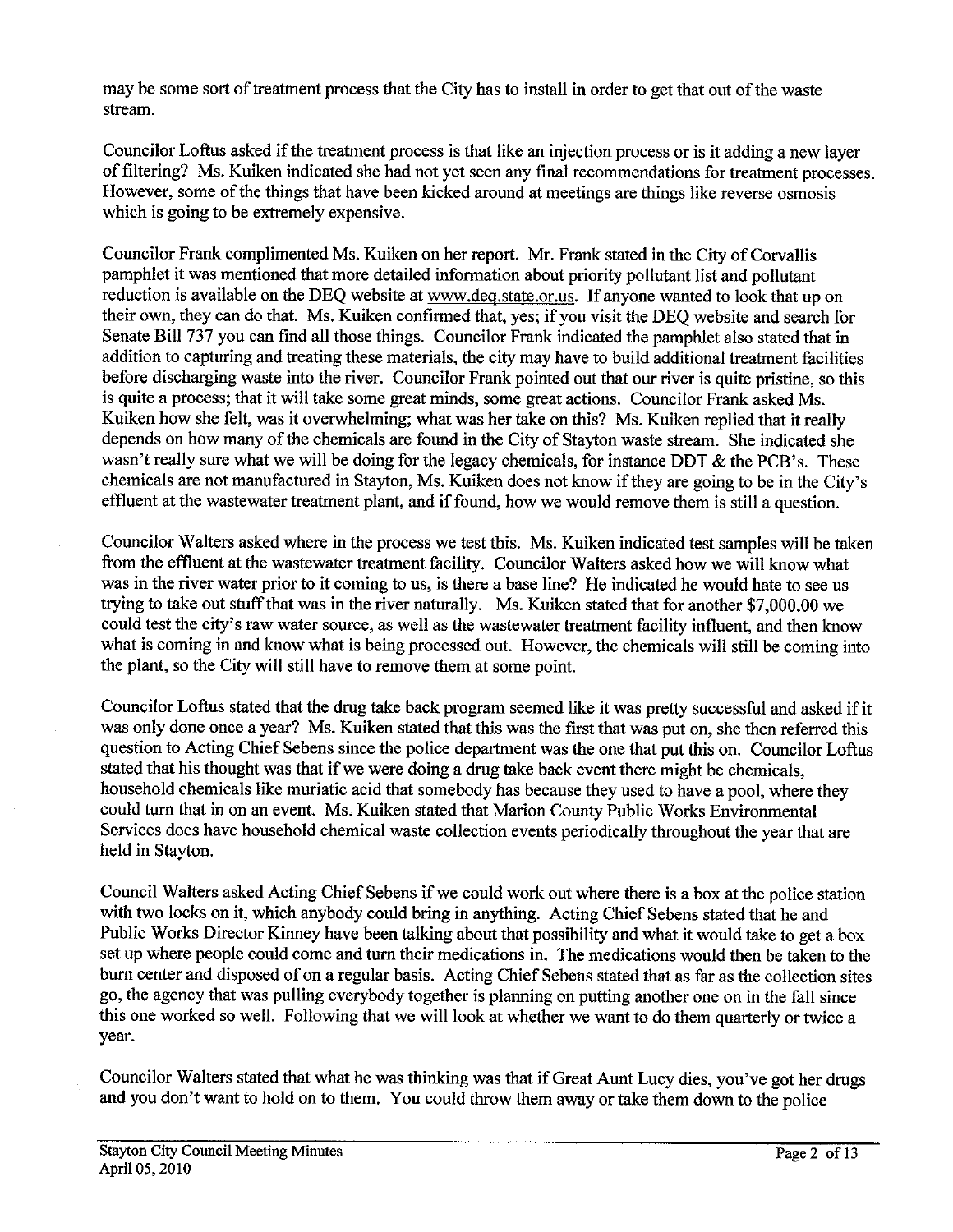station. Acting Chief Sebens that is exactly what had been part of prior discussions and they are looking into the feasibility of and cost of what it will take to get boxes set up and for us to dispose of the drugs.

Councilor Hemshorn asked if the hospital would be an option, since they have medications they have to destroy as well; for a small fee could we partner with them and allow people to turn their drugs in there? Acting Chief Sebens stated that Public Works Director Kinney has a meeting scheduled for Wednesday to meet with the hospital to discuss that topic also.

The Mayor pointed out that Regis Girls Basketball Team took the championship in their league this year and the Stayton Highlighters Dance and Drill Team also took the championship in their division and that's their eighth year in a row. The Mayor gave his congratulations to both teams.

#### **ANNOUNCEMENTS** - **PLEASE READ CAREFULLY**

- a. Additions to the agenda  $-$  None.
- b. Declaration of Ex Parte Contacts, Conflict of Interest, Bias, etc. None.

#### **CONSENT AGENDA**

# **a. City Council Meeting Minutes of March 01,2010**

**b. City Council Meeting Minutes of March 15,2010** 

Mr. Eubank reported the minutes for the March 1,2010 Council meeting were not distributed to the City Council in time for the Council to review and consider them at this meeting. Mayor Aboud stated they will be placed on the April  $19<sup>th</sup>$  council agenda. The Mayor stated we would be voting on the March 15, 2010 minutes only.

## **PUBLIC HEARINGS - None.**

**UNFINISHED BUSINESS** -None.

#### **NEW BUSINESS**

#### **Ord. 921 Amend SMC 8.04.055 Prohibiting Consumption of Alcoholic Beverages on Public Property**

Acting Chief Sebens informed the City Council that he is presenting an ordinance to formally allow alcoholic consumption on city properties. Acting Chief Sebens told the Council that this change is needed to implement the resolution adopted at the March 15,2010 meeting to allow alcoholic beverages on the Jordan Bridge and other city facilities.

**Motion:** From Councilor Loftus, seconded by Councilor Hemshorn, to enact Ordinance No. 921 amending the Stayton Municipal Code Section 8.04.055 Prohibiting the Consumption of Alcoholic Beverages on Public Property and declaring an emergency. Debbie Layman polled the Council. **Motion passed 5:O.** 

## **75 Well Rehabilitation**

**Motion:** From Councilor Loftus, seconded by Councilor Walters, to approve the City Council minutes of March 15,2010. **Motion passed 5:O.**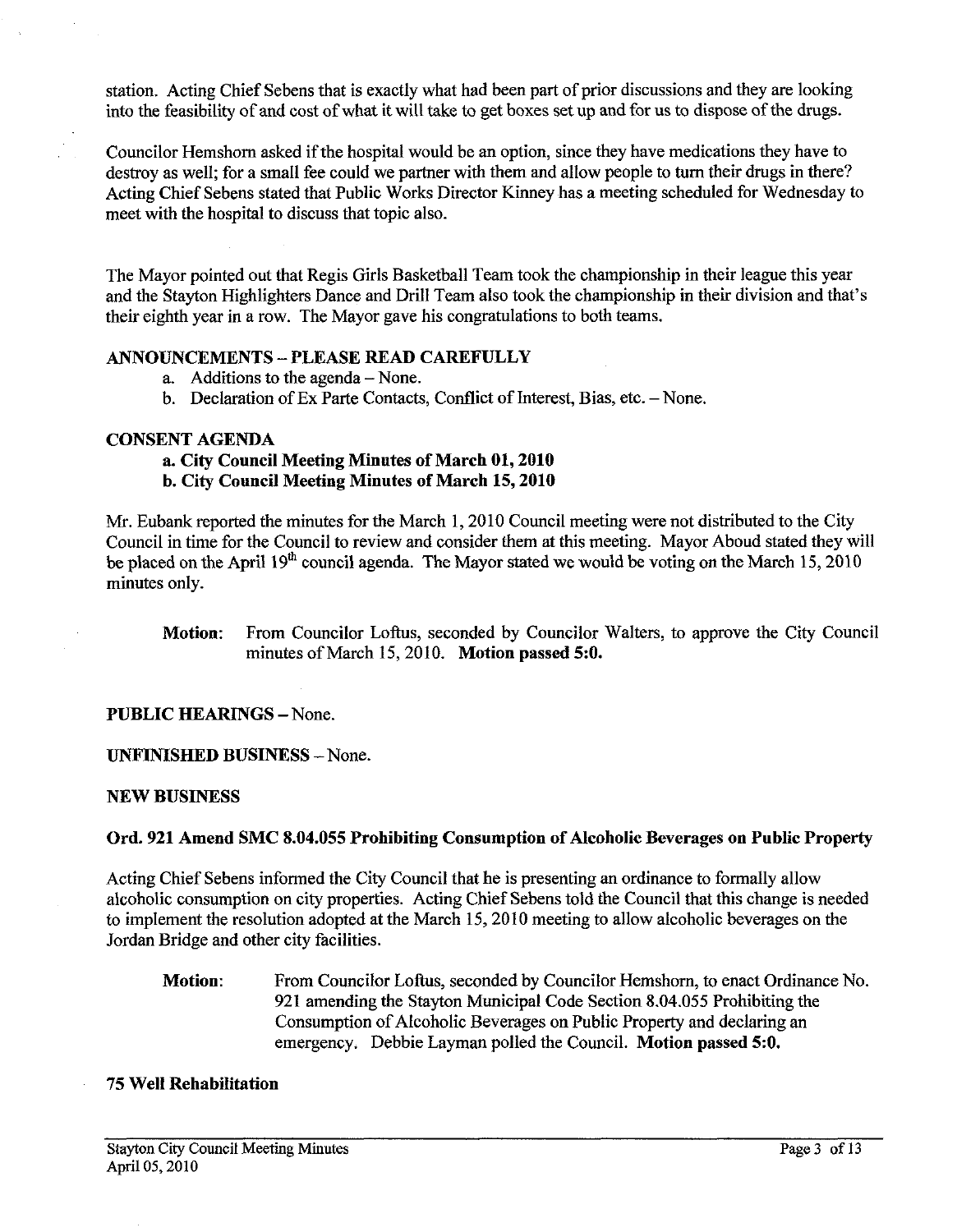#### a. Staff Report - Dave Kinney, Public Works Director

Public Works Director David Kinney presented a staff report on the proposed rehabilitation of the 75 Well located adjacent to the North Santiam River. Mr. Kinney reported that in December 2009, the City Council authorized staff to contract with GSI to evaluate the City's two backup shallow groundwater wells: 50 Well & 75 Well. The purpose of the evaluation was to determine if the wells can be rehabilitated or not. GSI completed the field assessment, reviewed the existing iron bacteria contamination, evaluate water chemistry, and made several recommendations on options available to the City of Stayton.

Public Works Director Kinney reviewed GSI's findings. GSI reported the City has two backup wells to supply water during winter months when the North Santiam River turbidity is high. The City uses these backup wells every year, but only on an occasional basis. During a typical year, Mr. Zeller estimates the City may need to rely on the wells to provide drinking water a total of **3** to 4 weeks during a given year. Neither of the two wells is a year-round backup well.

- 1. 50 Well. The 50 Well is on the north side of the Water Treatment Plant and near the Power Canal discharge. This well has too many iron bacteria and pH issues to rehabilitate it. However, Public Works Director Kinney said the staff does not recommend taking any action to decommission the well until the rehabilitation of the 75 Well is completed.
- 2. 75 Well. The 75 Well is next to the North Santiam River, east of the Water Treatment Plant. Public Works Director Kinney said GSI and city staffs have concluded this well can be rehabilitated. The estimated cost for the 75 well rehabilitation is approximately \$87,000. This includes the cleaning of the obstructed screen, installation of a new pump and motor, new electrical panels, controls, and refurbishing of the well building.
- **3.** Drill a New Well. **A** third option GSI considered was the drilling of a new production well. Public Works Director Kinney said GSI estimates the well drilling and well development will cost \$121,000, but indicated the City would have to build a well house and buy pumps, motors, piping, electrical, controls, etc. The City can anticipate additional costs of \$250,000 to \$350,000, but it could be as high as \$750,000, depending on the level of environmental reviews, pump station building or other DHS requirements. The City does not have funding available to drill a new well.
- 4. Regulatory and Funding Issues. Public Works Director Kinney reported the rehabilitation of the 75 HP well has no regulatory issues, since the Oregon Department of Human Services Health Division - Drinking Water Section (DHS-DWS) considers it a "maintenance" activity versus a "redevelopment project" which would require submittal of engineered plans for DHS-DWS approval. The Heath Division and Oregon Business Development Department have concluded the well rehabilitation is an eligible activity under the Safe Drinking Water Revolving Loan Fund program and the City can proceed by using a change order with the City's contractor.

## **b.** Council Deliberation

The Mayor referenced the 50 Well; asking what if any harm the water is doing that is coming out of there, is there any difficulty with the water? Public Works Director Kinney stated the water has two issues, one is the iron bacteria, which is not a health hazard to the public, but it does foul the wells, pumps, and the motors that are there; it will eventually clog the pores of the well casing that is in the ground. In the treatment process at the filter beds, it does put more of a burden on the treatment process. Bob Zeller has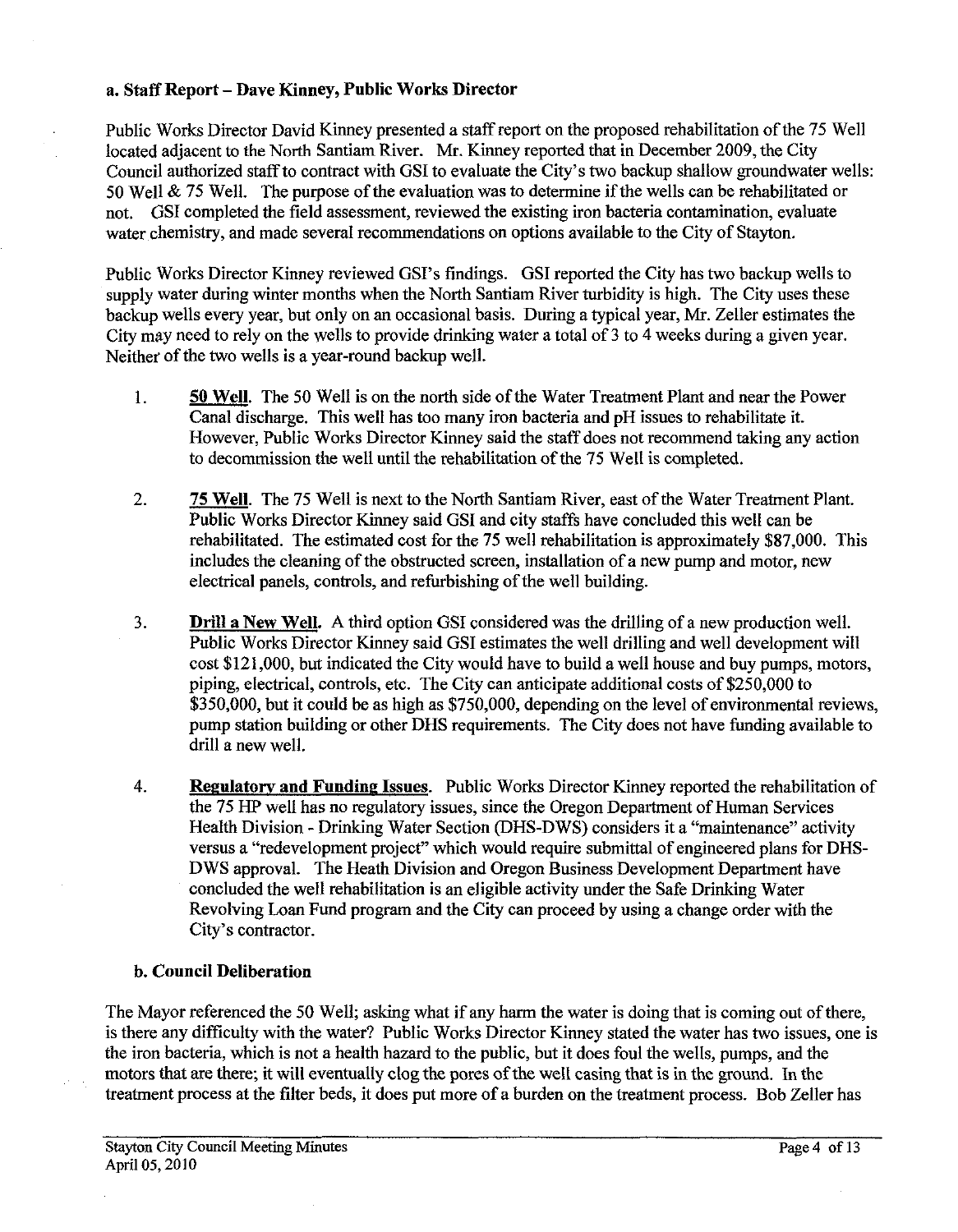concluded, since the pH level is in the *6* range, that it is actually more difficult to process the water through our filter sands than if it were coming in with out that pH level.

The Mayor asked if the problem was that it affects the bio mass? Public Works Director Kinney stated that it does affect the bio mass and it also affects the amount of soda ash that would then have to put into the water to basically soften it. In terms of a health problem, no, it is not a health hazard; it is perfectly acceptable for drinking water.

The Mayor stated that it was suggested that we not decommission the 50 Well at this point, and wondered if it would be something to keep on line, as far as an emergency, in case we need it? Public Works Director Kinney stated the difficulty with the well is not just the well itself and the water, it's the pumps. The pumps that were down there were WWII era, 50 hp pumps and the problem we've had is the operator's have been hesitant to **turn** them off for fear they would not start again. We don't know if they are off now; we don't know if they will in fact start again. If they don't we will have to replace them with another motoring pump. We also don't need 50 hp, which is a pretty heavy electrical demand user. At the 75 Well, it is named that because it was a 75 hp pump, we're probably going to replace it with a 15 hp pump because it just has to push the water over to the water treatment plant. It was designed so it could push the water all the way to the top of the Regis tower. The pumps don't have to be anywhere near the size that they were originally.

The Mayor asked what time frame is the 75 Well working; from what you were saying when the water level in the river reaches a certain point, it's no longer effective? What time of year? Public Works Director Kinney stated the summer months would be the time, basically from July 1 through October 1, when we would not normally be using that riverside well.

Public Works Director Kinney also mentioned that other issues with the iron bacteria, one of the problems that have occurred is the volume of water coming into the wells has decreased over time. There are times when the well casing and the pipe which are down in the ground are not fully covered with water and that has allowed that iron bacteria to generate more than if it was under water at all times. One of the changes that we need to make in the operations of the 75 Well is to be sure that the laterals that collect the water would be filled with water at all times. This would diminish the possibility of the iron bacteria growing in the well.

The Mayor stated that it would seem the importance of the 50 Well is that it could dump water all year long? Public Works Director Kinney stated that is because of its location next to the power canal, it is constantly recharged with water from the Power Canal. The Mayor stated that to eliminate that source which in essence is from July through September, we're counting on the river water. It would seem that we would want to move quickly towards replacing the 50 Well.

The Public Works Director stated that long term we need to be looking at drilling another well, that's in the water master plan to come up with another longer term well. The report indicates there are the potential for some wells within the aquifer that can pump as high as 3200 gallons per minute. That does call for them to be deeper draft wells instead of the two shallower wells. Whether or not we could use the water rights from the 50 Well to transfer to a new deeper well is just an unknown at this point.

The Mayor indicated his concern is if something contaminates the water upstream from us in the Santiam River it doesn't do us any good to have an agreement with the City of Salem as they are pulling the same water as we are. Whatever harms us would certainly be harmful to them. That's why I see the importance of the 50 Well. The Mayor would like to see us do is have a plan to replace it.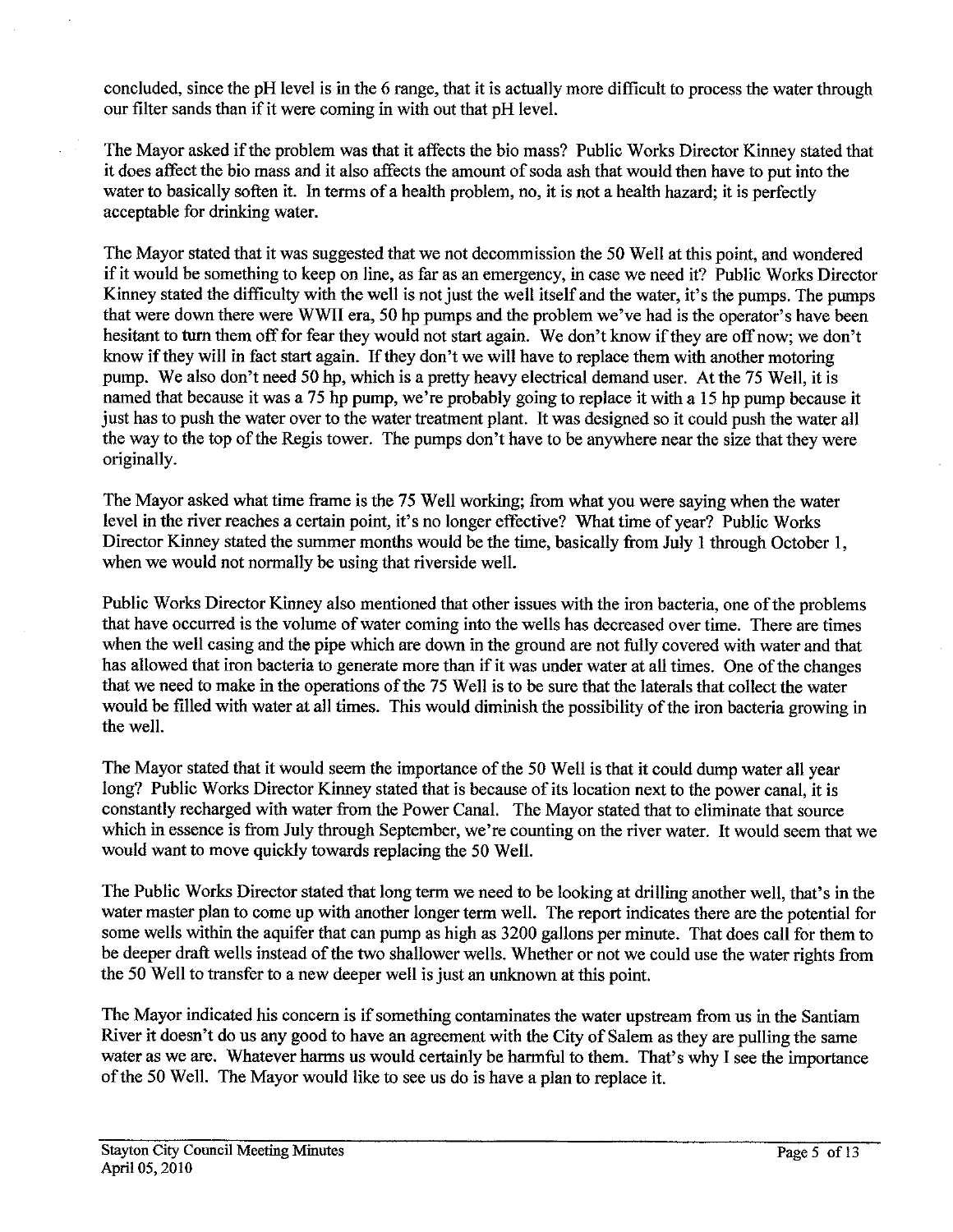Councilor Loftus inquired if there is any type of injection system that we could utilize to mitigate some of the iron oxide as well as putting in the sensors so that is shuts off before the laterals are uncovered. Public Works Director Kinney stated the GSI report mentioned the use of an acid wash within the two wells. He indicated his experience has been that either they use a hydrochloric type of acid or another type of muriatic acid. Councilor Loftus interjected phosphoric acid is what the report is calling for. Public Works Director Kinney indicated that would be the typical type of treatment depending on what the bacteria levels are and also the amount of fouling you are seeing. You would probably have to be doing that on a fairly regular basis.

Councilor Loftus asked about mitigating it on the other end before it gets into our water treatment facility. He asked if could pre-screen so we are pulling out most of the bio-solids? Public Works Director Kinney replied that because of the location of the 50 where it's coming into the system it is unlikely with the set up that is there now unless you would add additional screening coming in. You'd have the same issue with the cleaning of those screens and he was not sure it changes things that much. Filter beds would do as good if not a better job than some other type of screening.

Councilor Frank asked if Public Works Director Kimey's recommendation was to rehabilitate Well 75 and hold off on the SOWELL. Public Works Director Kinney stated correct, let's see what we do with the 75; see how that comes about and go from there.

Councilor Vigil asked about the email that was part of the staff report. He stated it didn't sound like there was an answer to the email, as he read through it, he read it backwards as it looked as if this happened first, it was our guy asking somebody else if we would be able to do this through the water treatment facility loan agreement. Councilor Vigil read: "the borrowers shall install or construct the following improvements at the water treatment plant: shallow well field; it doesn't give specific actions, so I think the City will be able to proceed without trouble."

Councilor Vigil asked if we are really relying on this guy's interpretation or do we know for a fact that it's not going to be a problem? Public Works Director Kinney stated the City had contacts with two health division staff; the first is Tom Charbonneau, the drinking water regulation specialist, and second, Roberto Reyes, the Safe Drinking Water Revolving Loan Fund (SDWRLF) program coordinator, who manages the drinking water funding programs. Mr. Reyes' response of it not being a problem is relating to whether or not it is an eligible activity under the SDWRLF program. Mr. Charbonneau's reaction was that he considered the rehabilitation of the 75 well a maintenance activity. Public Works Director Kinney stated it is the combmation of the two answers together.

Councilor Vigil referenced the Water Treatment Analysis Control Report on page **3** of 4 stating ATP was, it went into pretty good detail of what ATP is; it is the cellular material present in the sample. And it was excessive in both samples -- being particularly high in the casing sample, then it said a value of over 100,000 is concerning. Do we know what the value was; it never said what they actually measured it as? Public Works Director Kinney said it is actually in the tables beforehand. It was in the 230,000 range. Councilor Vigil asked if that was before; is that in the casing or the other one? Public Works Director Kinney stated that in the 50 Well they weren't able to get to the casing so it was in the sample that came out of the well; in the other well, the 75, they did the casing sample and the ATP cells just in the casing were 251 and in the aquifer itself were 414,000. He stated the concern was, from a staffing point was, that the water quality in the aquifer of the 75 Well was better than the 50 Well and the fouling that we were seeing in the 50 Well was significantly higher.

Councilor Walters asked if there was any problem if we don't decommission the 50 Well, will it hurt anything besides falling in the ground. Public Works Director Kinney stated it probably won't fall in the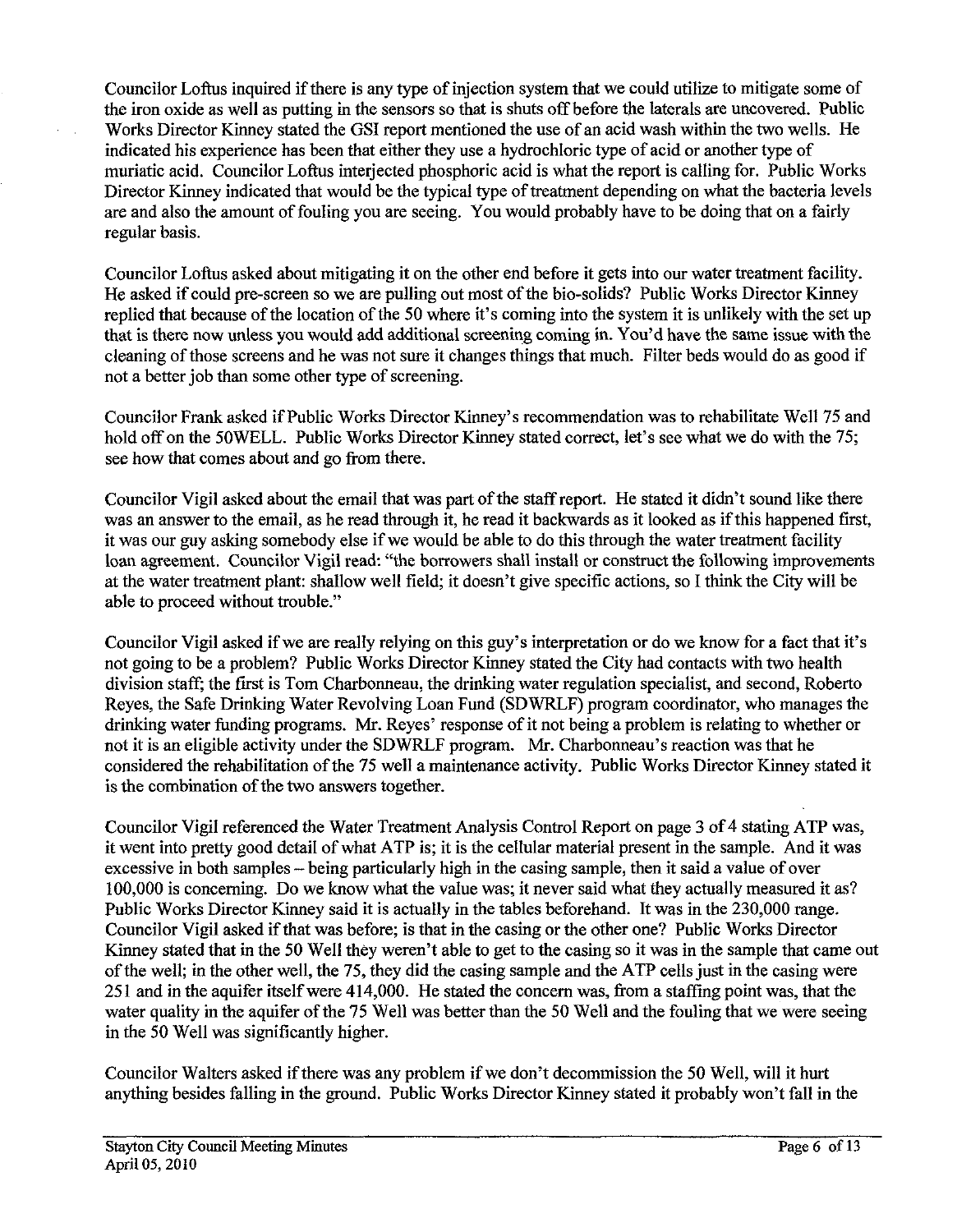ground; there are just internal issues with it. He stated the first step is to see what happens with the 75 Well. Staff will then come back to the council and tell them where we are with that and what the next steps are after consultation with the Health Division.

Councilor Walters, point of clarification, the motion was stated as just to proceed with the 75 Well rehabilitation.

#### **c.** Council Decision

Motion: From Councilor Frank, seconded by Councilor Hemshorn, to authorize the City Administrator to proceed with the 75 Well rehabilitation. Motion passed **5:O.** 

#### Stayton Community Advocate Awards

Angie Lehnert, Community Participation Coordinator, discussed the potential for initiating a community advocate award to recognize citizens for actions or projects that foster community pride. Ms. Lehnert said that she has researched programs and awards offered by other communities. She said that her staff report recommends up to 5 awards yearly in each neighborhood, with recognition to occur at the annual August Community Night Out. The Parks Board would serve as the selection committee. Awards might be certificates from local businesses, recognition certificates and these would be presented by individual councilors at each park site. The City would acknowledge the award winners through a variety of media sources.

Councilor Hemshorn asked if the award would be driven by a residence address and would this preclude someone from receiving an award. Ms. Lehnert said that the purpose would be to recognize deserving recipients; we wouldn't want to exclude anyone that seems deserving.

Mayor Aboud stated we don't want to exclude anybody just because of where they live; it just becomes a function of where you present the award.

Councilor Vigil stated what he meant by giving it out at the National Night Out, was that it was something we were already doing, there happened to be 5 (five) parks. At the point where you find out who the individuals are, it doesn't matter where they are, they could be the same neighborhood. They just need to be designated at a different park to receive the award.

Councilor Loftus stated he thinks this is a great idea.

Motion: From Councilor Hemshorn, seconded by Councilor Walters, moved to direct staff to proceed with undertaking the awards program. Motion passed **5:O.** 

## STAFF/COMMISSION REPORTS

#### City Attorney's Report - David Rhoten

City Attorney Dave Rhoten presented an update on the Department of Justice investigation on whether or not the City had complied with the public records law requirements regarding the preparation of City Council minutes. The report indicates that Attorney General John Kroger received a verbal request from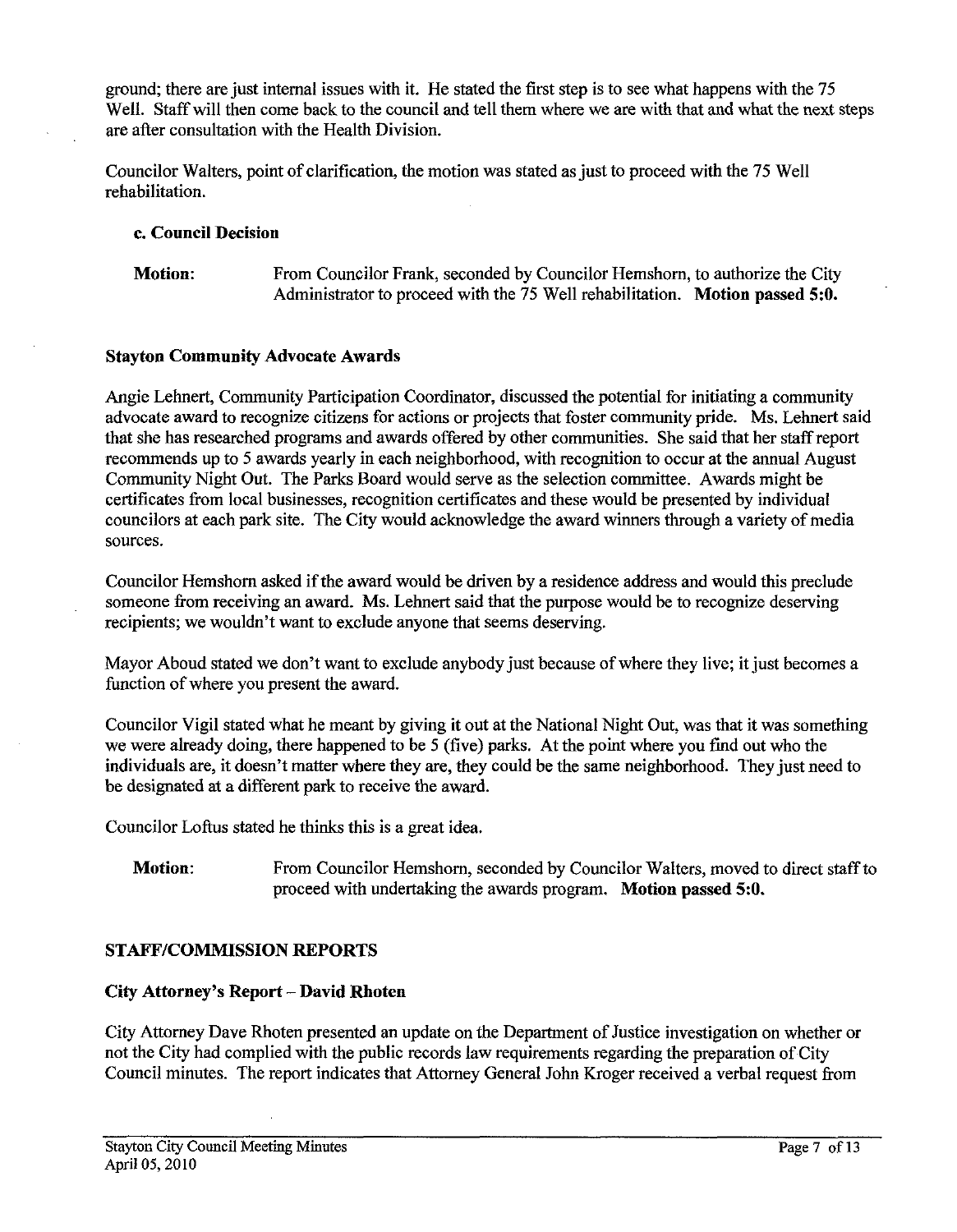Councilors Loftus and Frank at a public forum on public records laws and he referred the complaint to the Criminal Complaint division within the Attorney General's department to research the issue.

The Mayor asked if this was actually a criminal investigation.

City Attorney Dave Rhoten replied that the application was made to the Criminal Justice Division; however, as he understood it reading the investigator's report today, the request was made to the Attorney General; the Attorney General then referred it to the Criminal Investigation Section to do the investigation.

The Mayor asked Councilor Loftus if that is what happened. Councilor Loftus stated he was not clear on what their procedures were. He stated he did have a discussion with the Attorney General John Kroger expressing some concerns that he had. Councilor Loftus asked if there was anything that could be done and he then initiated through the criminal complaint division an investigation. Councilor Loftus stated he was quite grateful there was no criminal complaint found.

Councilor Loftus stated that he was grateful for the changes in procedures that the City Administrator has administered since the complaint was filed. He stated we are getting much more detailed reports, they are still coming in on Wednesday night, and he is not seeing as many mistakes. Councilor Loftus again stated he is quite grateful.

Councilor Hemshorn said that what struck her in the summary is that it is James Loftus and Steve Frank approached Attorney General Kroger, suggesting the Stayton staff, City staff, were falsifying minutes and records. Councilor Loftus stated that is correct.

Councilor Hemshorn stated what has been accomplished since this contact to the Attorney General has made any changes at all. Our minutes are processed, the handwritten notes are still not collected, they are not preserved, and they didn't have to be. Councilor Hemshorn stated she would like to know how two of our councilors are going to the Attorney General as council members when it hasn't been something that has been approved by the rest of the council.

Councilor Loftus stated that was a very good point. He described that at the time he was meeting with the Attorney General he was meeting with him at a public forum and he was acting as a citizen. Councilor Loftus stated the Attorney General had asked him if he was an elected official, he acknowledged he was a Councilor for the City of Stayton. Councilor Loftus stated he then introduced Steve Frank since he was also present at that meeting as another City Councilor.

Mayor Aboud stated that it is very important that when councilors are speaking the people expect that if you are a city councilor or Mayor, that you may speaking for the Mayor or Council. The Mayor agreed with Councilor Hemshorn; when action is taken because you are a City Council member, you either need to stop that and let them know you are not speaking as a council member, nor are you speaking for the council. The Mayor stated that in this case it appears the Attorney General thought you were speaking for the council. The Mayor stated we cannot be doing that. He stated there is a process when you are not happy with something; the council needs to speak as a council. The Mayor indicated he was agreement with Councilor Hemshorn regarding the changes, they were not really changes. They were implemented well before this came up. The Mayor stated if you want something done effectively, this is not the way to do it.

Councilor Loftus stated he wanted to rebut that comment because he spent 13 months having this discussion, 14 months with Mr. Ebuanks, the City Administrator. Councilor Loftus stated the expectations he (City Administrator Eubank) lead him to believe was that there was not going to be any improvement.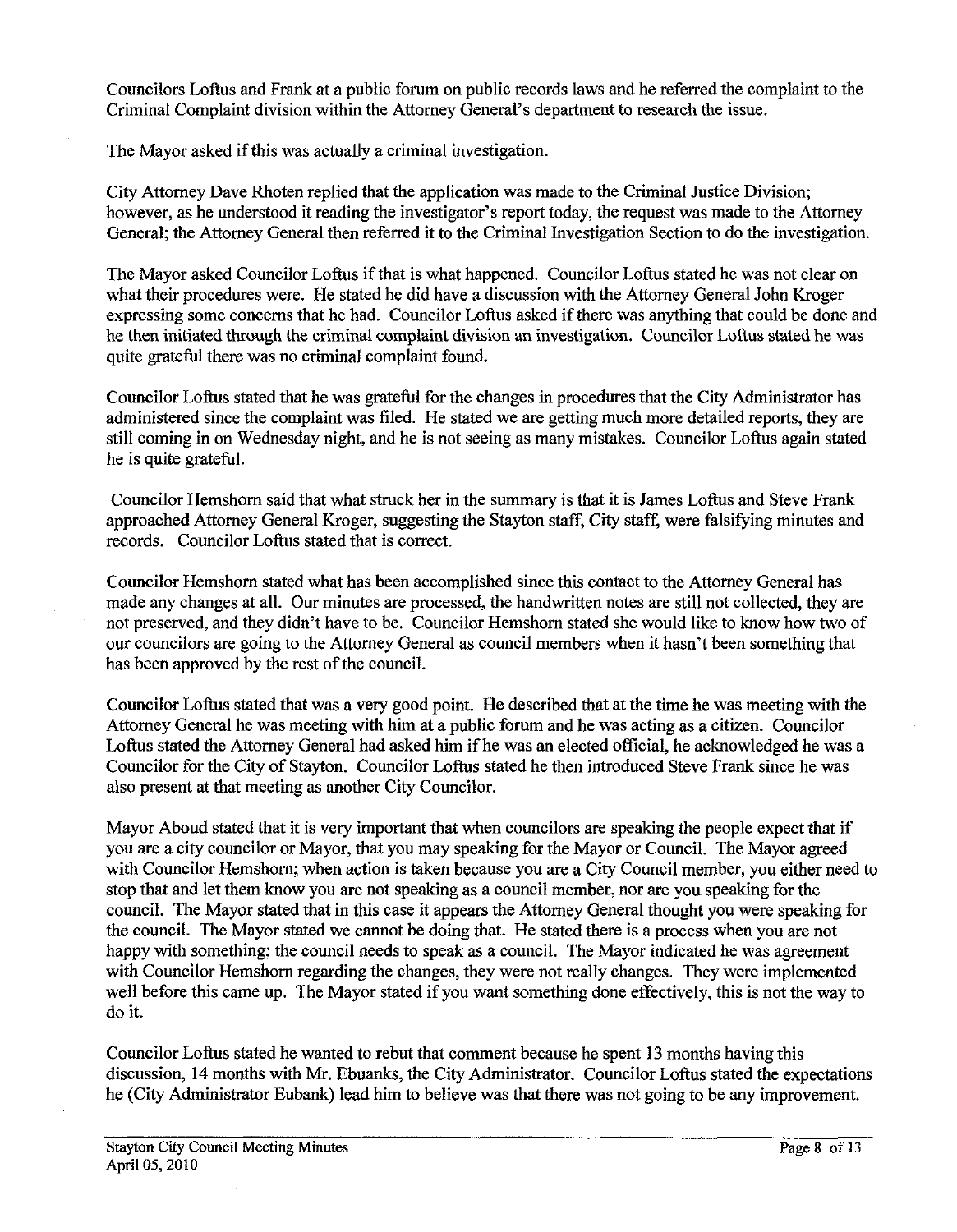Councilor Loflus stated when he saw what he considered to be potentially a criminal act; he acted outside of the Council as he did not feel the Council had the same feelings. Councilor Loftus stated he did not get answers to his questions, he felt it was necessary acting as a citizen to proceed forward.

Councilor Hemshorn had a point of inquiry; she asked how much it has cost for the City's response to these accusations by Councilor Loftus. City Administrator Eubank responded that as of February 11,2010 the City had incurred \$7,500 we haven't received any other bills. City Administrator Eubank stated he thought we'd have more coming **as** a result of this Attorney General issue, estimating over \$8,000. Also, the city incurred the loss of an employee for a week and a half.

Councilor Vigil commented that he didn't know that it was necessarily a bad thing to investigate something if you have a suspicion to pursue that; you are looking out for a possible problem. Councilor Vigil stated he didn't agree that we're in a better place because, now, after going through all this as far as getting information and as far as minutes go, we haven't even seen the minutes from March  $1<sup>st</sup>$  and by the time we do see that it's a month later. Councilor Vigil stated if anything, he's behind on just going through minutes; it is difficult to recall what happened back then. He stated this process has been drawn out way too long.

Mr. Frank said that he did not make any accusations and did not file a criminal complaint. Mr. Frank said that he attended one of the Attorney General's forums on public records. He added that Attorney General Kroger asked if his staff could contact Mr. Frank regarding the complaint. Mr. Frank was contacted by the investigator. He informed the Council that he told the investigator that he had no concerns with the City's actions. Mr. Frank said that his name is included because he happened to be at the meeting. Mr. Frank said that he made no complaint and that if it says that he was part of the original complaint, it is inaccurate.

The Mayor thanked Mr. Rhoten for his report.

## **City Administrator's Report** - **Don Eubank**

## **a. Community Service Project** - **Shore Family Letter**

Mr. Euhank read a complimentary e-mail from the Shore Family regarding the on-going community volunteer projects, particularly work recently done on the Westown Wall. The Shores complimented city staff members Angie Lehnert, Community Participation Coordinator, and Bob Parsons, Sr. Parks Maintenance Worker for coordinating the project with Stayton High School and Corban College, who provided student volunteers for the project.

Councilor Vigil asked if we secured enough paint from the same lot to finish the wall so we can make this a priority; so it looks the same tone. Public Works Director Kinney stated you now have at least a two tone wall if not a three toned wall. He stated the wall takes so much paint, the plan is when the group is finished with the wall completely; we'll come back with a spray gun and finished off with a top coat.

Councilor Walters asked if there was any way we could fill in the holes in the wall. Public Works Director Kinney stated he is not sure how we're going to clean up everything that is there to make it all look right.

## **b. Temporary Skate Park**

Mr. Euhank informed the Council that Stayton high school's shop class will be refurbishing the temporary skate park elements. Mr. Parson's estimate is that work will be completed before school gets out in June.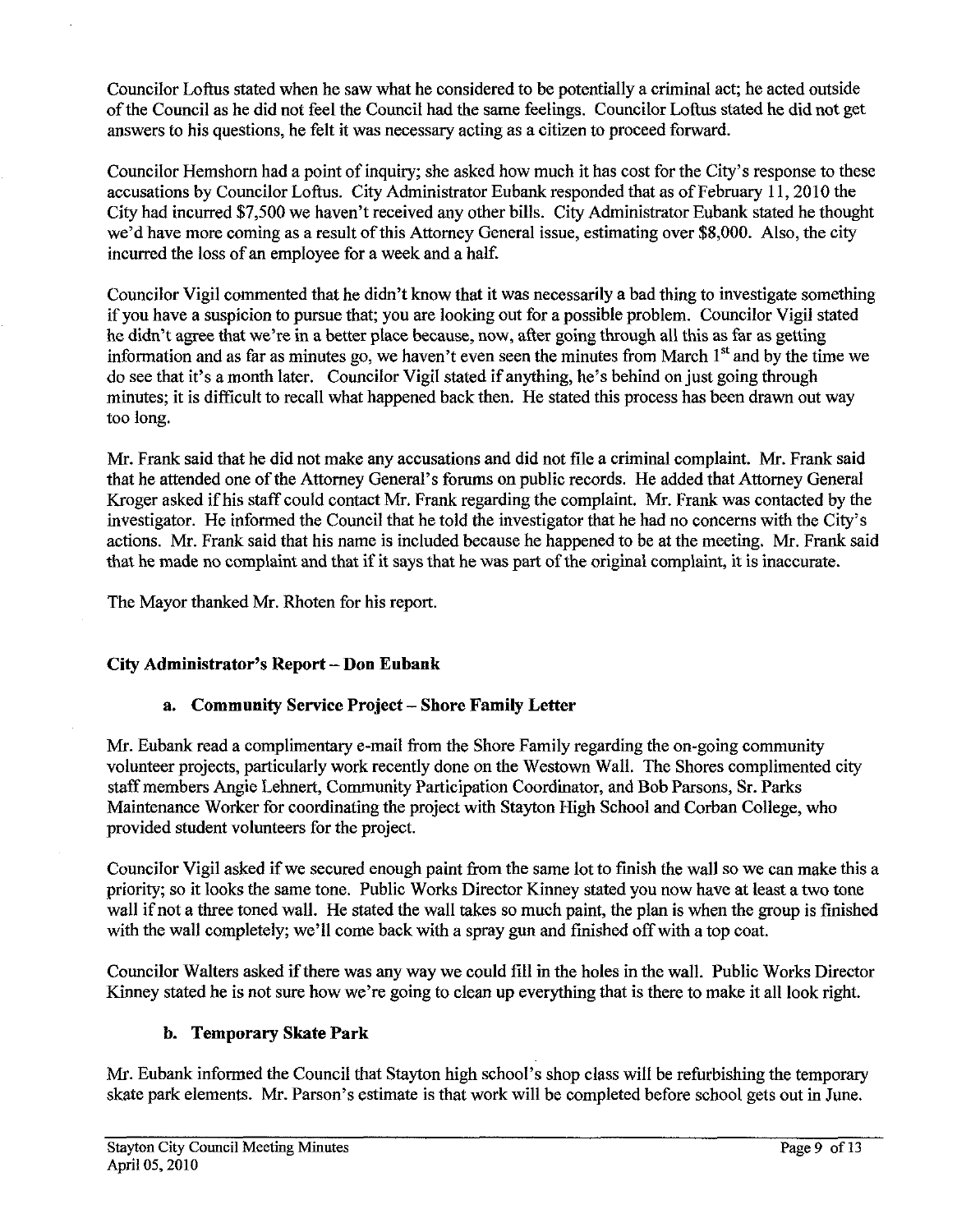## **c. Permanent Skate Park**

Mr. Eubank reported the citizens who had originally volunteered to spearhead the Skate Park development are no longer interested in leading this effort. Mr. Eubank informed the Council that he has asked the Parks Board to develop a plan of action and recommendation for consideration by the Council.

Councilor Frank inquired as to if City Administrator would like **to** get into the Sustainability Plan at this time. Mayor Aboud stated it is listed later on the agenda and will be discussed at that time.

## **Public Works Director's Report** - **Dave Kinney**

## **a. lWORQ Order Regis Street ADA Ramps**

Public Works Director Kinney informed the City Council that the estimated cost of installing ADA ramps at the Regis High School Driveway and E. KathyRegis intersection is approximately \$15,000. Doing two ramps on the south side of Regis Street at the driveway will cost approximately \$6,000. The staff will propose including some funds in the 2010-201 1 budget for ADA ramp installation.

Councilor Walters asked if there was a possibility of getting volunteers to help with this project. Public Works Director Kinney stated they had not looked into that option at this time; however, they will do so. Mayor Aboud suggested contacting Regis High School and see if they had anything they were planning to do with that.

## **b. Downtown Street Lights (verbal)**

Public Works Director Kinney informed the Council that the estimated cost for installing decorative street lights is \$2,000 per fixture. He and Finance Director Christine Shaffer indicated the staff will propose including \$10,000 in the 2010-2011 budget to install five lights. Councilor Vigil asked to clarify that the project would be five in a row. Councilor Walters asked if the spacing would need to be changed to obtain the appropriate lumen coverage on 3<sup>rd</sup> Avenue. Public Works Director Kinney responded that this is likely but the light coverage and spacing review has not been completed.

## **PRESENTATIONS/COMMENTS FROM THE PUBLIC - None.**

## **BUSINESS FROM THE CITY ADMINISTRATOR** - None.

## **BUSINESS FROM THE MAYOR**

**a. Appointment of Comprehensive Plan Review Committee Members** 

| John Brandt      | Raechelle Brown | Dan Brummer |
|------------------|-----------------|-------------|
| Art Christiansen | Deb Glander     | Dick Morley |
| Carl Sampson     |                 |             |

Mayor Aboud presented his list of appointments to the committee to the Council for consideration.

Councilor Loftus suggested that Luke Cranston, Russ Strohmeyer and Randy Rogers be elevated to the full Committee and that three members Raechelle Brown, Carl Sampson and Dan Brummer be dropped to alternates, since they already serve on other City committees.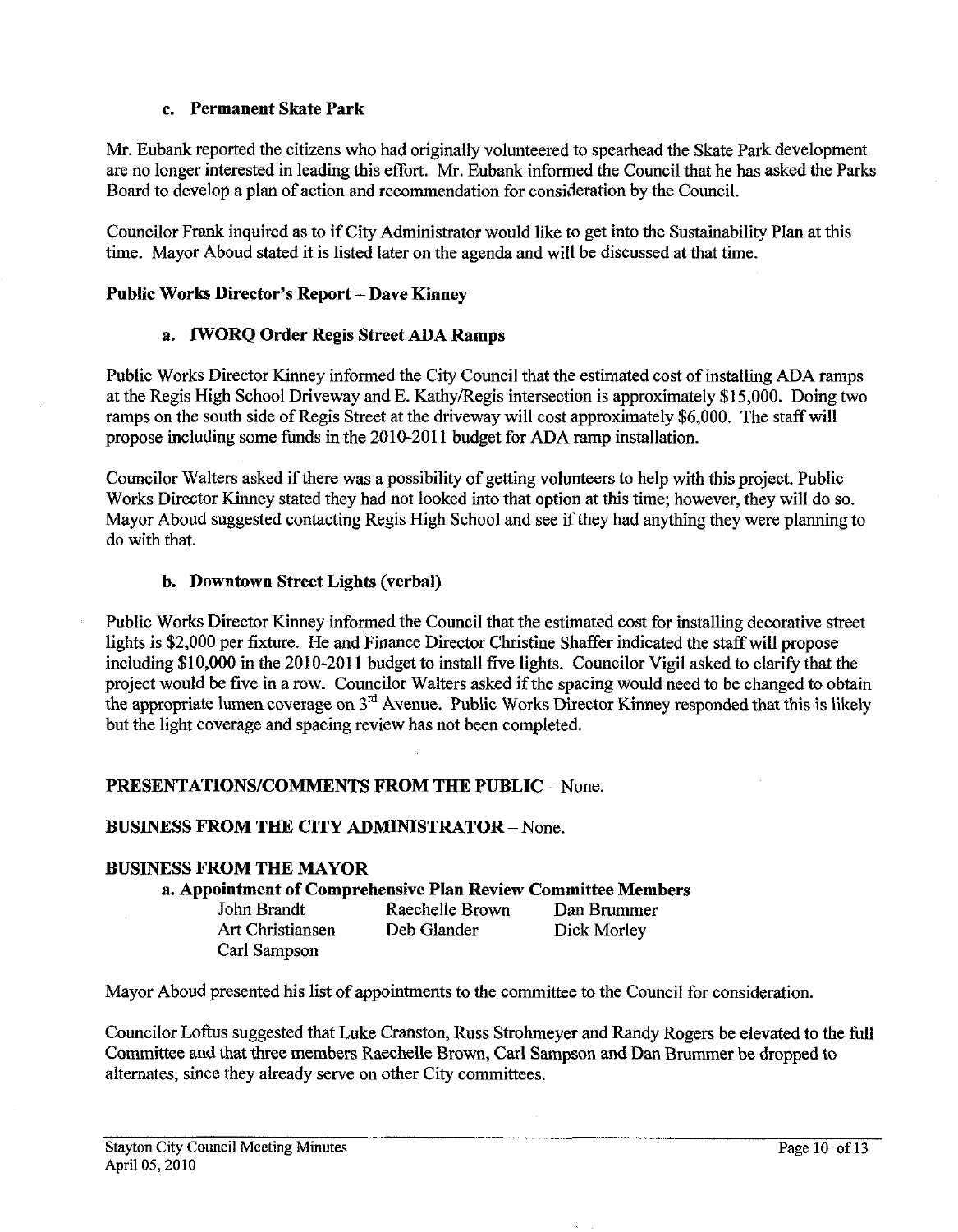**Motion:** From Councilor Hemshom, seconded by Councilor Walters, to appoint the Comprehensive Plan Review Committee members: John Bmdt, **Art** Christiansen, Carl Sampson, Raechelle Brown, Deb Glander, Dan Brummer, and Dick Morley.

> **Motion passed 3:1 (Councilor Loftus opposed); Councilor Frank abstained from** voting on the motion.

**b. Appointment of Alternate Comprehensive Plan Review Committee Members** 

| Luke Cranston | <b>Jody Hack</b> | Dave Quillin |
|---------------|------------------|--------------|
| Randy Rogers  | Russ Strohmeyer  | Erin Turner  |

Mayor Aboud presented his list of alternate Comprehensive Plan review committee members.

**Motion:** From Councilor Hemshom, seconded by Councilor Walters, to approve the appointment of the Alternate Comprehensive Plan Review Committee members: Luke Cranston, Jody Hack, Dave Quillin, Randy Rogers, Russ Strohmeyer and Erin Turner.

> **Motion passed 3:l** (Councilor Loftus opposed); Councilor Frank abstained from voting on the motion.

## **BUSINESS FROM THE COUNCIL**

## **a. Community Sustainability Action Plan** - **Steve Frank**

Councilor Frank asked if we council was aware that May 2010 is Historic Preservation Month. He asked if there was some way we could throw in for revitalization, downtown revitalization. He wondered if there was something Angie could do.

Councilor Frank asked to discuss the DOJ letter as he felt that he was attacked earlier by his fellow councilor. Mayor Aboud stated the issue was already discussed by the council and that they are finished with it. Directing his comment to the city attorney, Councilor Frank said we will *talk*  afterwards. Mayor Aboud stated, Mr. Frank we are finished with that. Mr. Frank stated he is certainly not finished with it as its completely erroneous. Mayor Aboud stated, enough Mr. Frank you are out of order.

Councilor Frank stated he appreciated the work on the Community Sustainability Action Plan as it's a very important issue, and on that note Mr. Mayor, stated Councilor Frank, I am going to leave. Directing his comment to the city attorney, Councilor Frank stated he would be talking to the Mr. Rhoten about DOJ issue.

## **Councilor Frank left the meeting at 8:18 p.m.**

Mayor Aboud asked that the Community Sustainability Action Plan issue be tabled until the April  $19<sup>th</sup>$ council meeting. City Administrator had two documents distributed regarding the Community Sustainability Action Plan. He stated that tabling the issue will give the council time to review those documents.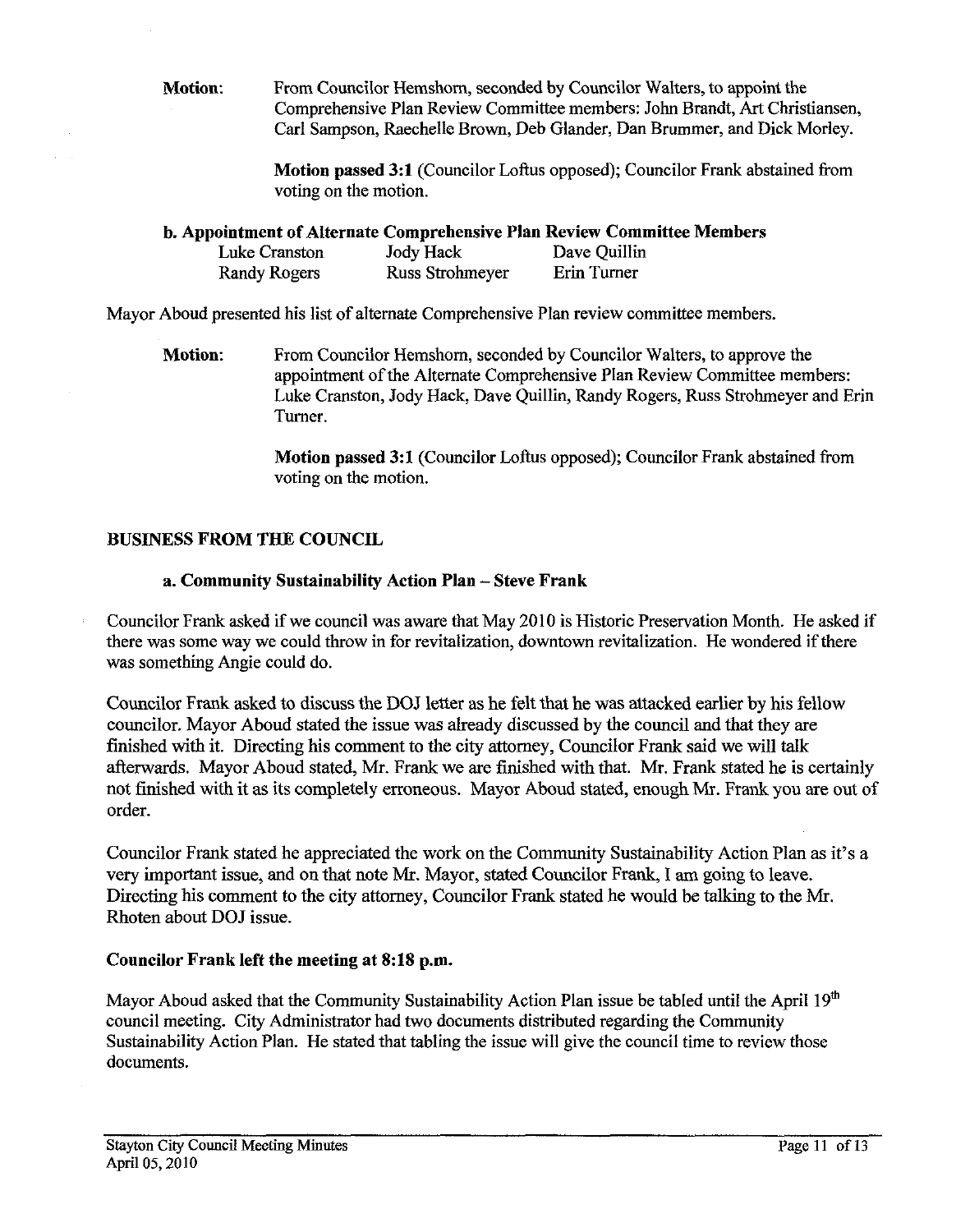Councilor Loftus directed a question to the City Administrator. He stated he has looked at future agenda items from the past several meetings, and has noticed that the Riverfront Park Management Plan had been taken off. Councilor Loftus asked if there was a reason that had been eliminated from future agenda items.

City Administrator referred this question to Public Works Director Kinney. Public Works Director Kinney stated it is on the project list and will be coming back to the City Council. Mr. Kinney stated that he is waiting for revisions to the plan to incorporate the comments from the City of Salem. The staff will then share the changes with Marion County. Councilor Loftus asked for a copy of the revisions when they are ready. Mr. Kinney responded they would be distributed and a copy of the revised plan would be posted on the City's website.

Councilor Loftus stated he wanted to follow up on Councilor Frank's idea about the Police Advisory Committee and concurred that this issue needs to move forward.

Councilor Hemshom stated she had one point to make. She stated even with all documentation we've seen regarding attacks on City staff; she has yet to see a staff person walk out during a council meeting and wished to commend the City staff for their strength as not all council meetings are easy. Councilor Hemshom apologized if Councilor Frank feels she attacked him in reading the document from the Attomey General's Oflice. However, it was a point of fact that his name was listed in that document as one of the complainants.

Councilor Vigil asked if there are citizens that are interested enough to pursue the formation of a Police Advisory Committee, or if the committee is unnecessary. Acting Chief Sebens responded that the Police Department's efforts to hold a Citizen's Academy were unsuccessful because of the substantial time commitment required of volunteers to attend programs and training. Acting Chief Sebens reported there are citizens interested in serving on a committee. Councilor Vigil asked what changes the way the way the police department operates with the Police Advisory Committee. Acting Chief Sebens stated the Police Advisory Committee will be used to perform community liaison services for the department. Councilor Vigil asked whether this would take patrol officers away from their day to day service. Acting Chief Sebens indicated he would staffthe committee.

Councilor Loftus complimented Acting Chief Sebens for providing timely information to the Council on the recent events, especially the threatening dog attack which charged the police officer.

City Administrator Eubank asked the Council if it was acceptable to hold town hall meetings every four months instead of every three months. The Mayor and Council concurred.

There being no further business, the meeting was adjourned at **8:28** p.m.